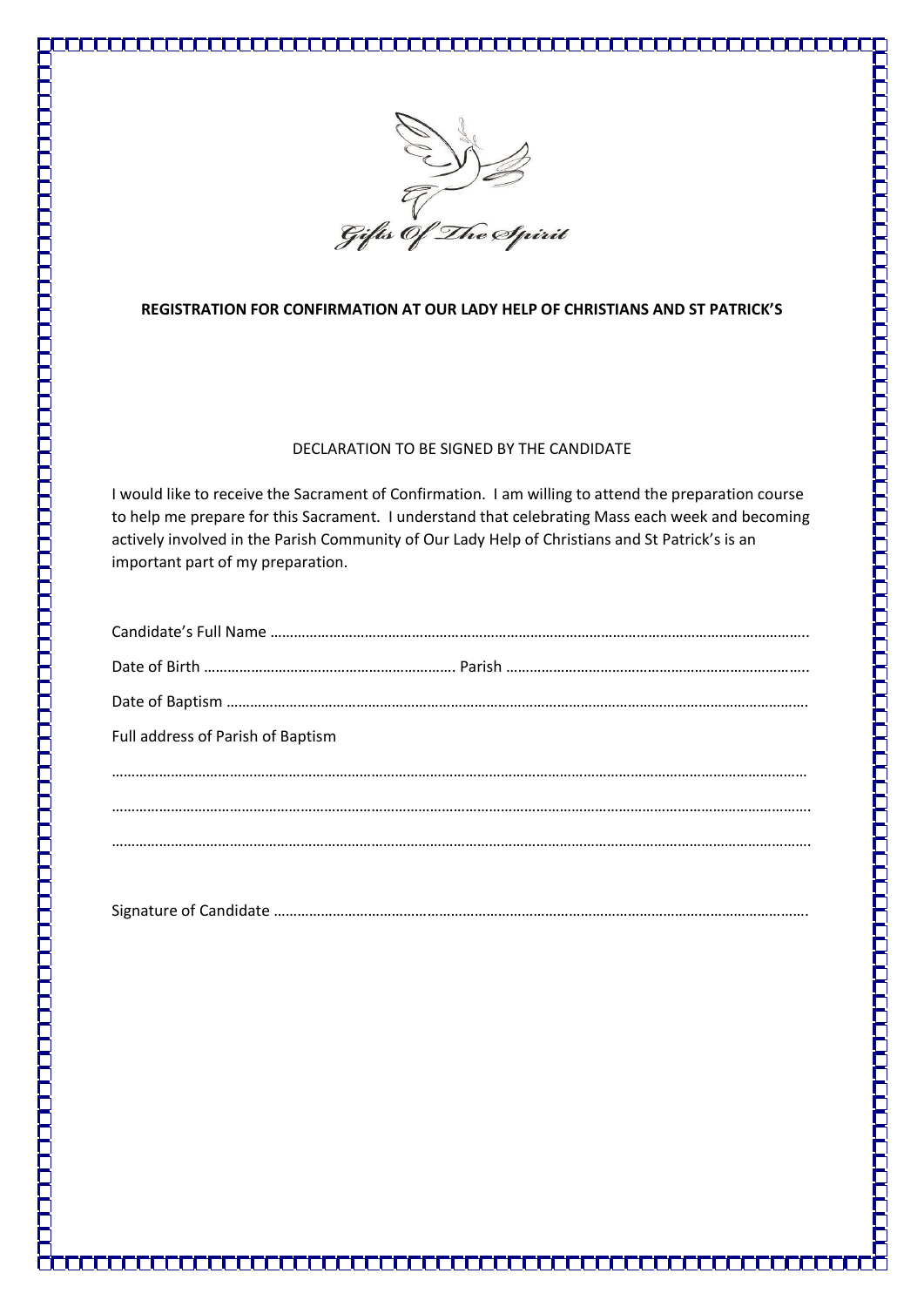## DECLARATION TO BE SIGNED BY THE PARENT(S) OR GUARDIAN

I/We give permission for the above candidate to begin preparation for the Sacrament of Confirmation.

I am/We are willing to encourage them to attend Mass weekly and support their Catechists during Confirmation preparation sessions.

| Name of Candidate's Parent's/Guardian |  |
|---------------------------------------|--|
|                                       |  |
|                                       |  |

Signature of Parent or Guardian …………………………………………………………………………………………………………

ŪГ